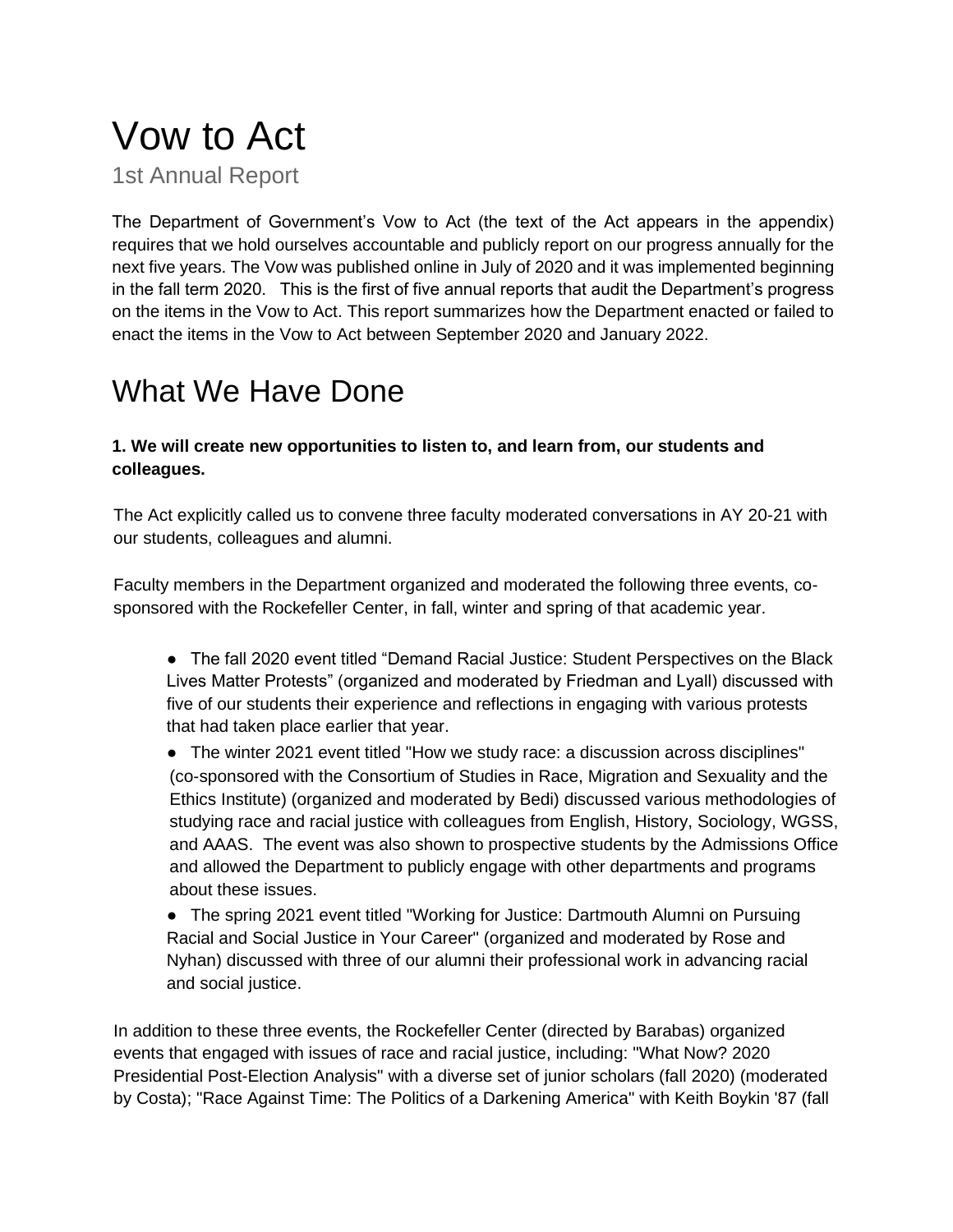2020); "After George Floyd - Policing, Racism, and Criminal Justice Reform" with political scientists from other universities (fall 2020); and "Where Do We Go From Here? King's Sill Unanswered Question" (winter 2021).

Government faculty also organized similar events through the Dickey Center including: "How to build an anti-racist foreign policy" (with Travis Adkins) (fall 2020) (moderated by Powers); "Diversity and Inclusion in the Military" (fall 2020) (moderated by Lyall) with two of our students/veterans.

After the March 16th mass shooting in Atlanta, which took the lives of eight individuals including six Asian/American women, Horiuchi reached out to employee, student and alumni organizations that support Asian/Americans at Dartmouth. We shared the growing concern of violence and racism against Asian/Americans. With other leaders of employee and student organizations, Horiuchi attended a meeting with the Provost, the Special Advisor to the President, and the (incoming) Senior Vice President & Senior Diversity Officers to express concerns about Dartmouth's responses.

Horiuchi was also interviewed by the Valley News after the Atlanta shooting and expressed his views publicly. An article based in part on this interview was published on March 28, 2021.

In summer and fall 2020, Baldez participated in planning of the Dartmouth Symposium on Police Violence and moderated the keynote address on "The Role of Race: The Practice of Pivoting to Police as Problem-Solvers in Uncertain Times," by Dominque Day, Founder/Director, DAYLIGHT and Chair, UN Working Group of Experts on People of African Descent. The event took place in January 2021.

The Department used a diversity-specific channel within the Department's Slack workspace to discuss issues related to diversity and inclusivity.

### **2. We will deepen our commitment to diversity and inclusion within the department.**

The Act invites the Department to review hiring practices in ways that advance our commitment to diversity and inclusion as well as engage in outreach to our students and to political scientists outside of Dartmouth in ways that advance this commitment.

With regard to hiring, there was a discussion and review of faculty hiring processes (led by Lacy) at our May 2021 meeting and all hiring committee members took part in the IDE faculty search workshops. As a result of those discussions, the Department conducted a search in African American Politics and Political theory (the committee includes Clarke and Jerit, cochairs; Nyhan and Rose). As part of that search, the committee contacted more than eighty people in order to expand the quality, diversity, and size of the candidate pool for this position. Additionally, two subfields (American Politics and Political Theory) conducted this search, which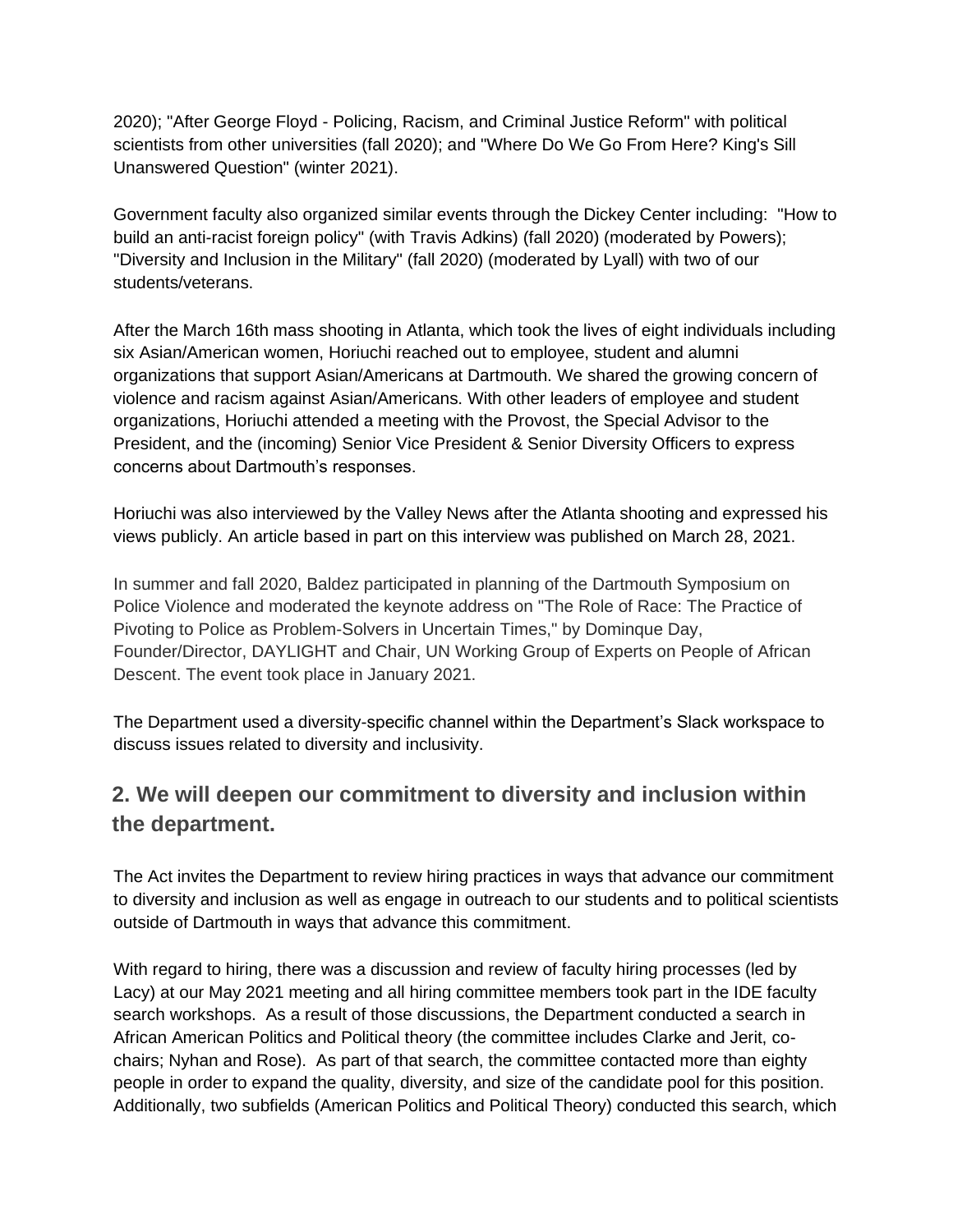not only enlarged the possible pool of applicants but also means that any successful hire will have senior faculty in another subfield familiar with their work. Also, the job advertisement explicitly included the option of an affiliation with the Program in African and African American Studies (AAAS). And faculty affiliated with AAAS also met with the job candidates and attended the job talks. The search succeeded in recruiting a colleague to teach in the area of African American Politics and Political theory.

The search committee for the Globalization Chair (the committee included Lyall, Treb Allen (Economics), Davin Chor (Tuck), and was chaired by Baldez) sought to increase the diversity of the applicant pool by reaching out to individuals and organizations with emails indicating that our goal was "to build the *strongest and most diverse* candidate pool possible." We contacted, among others, each of the 12 members of th[e](https://www.cambridge.org/core/journals/american-political-science-review/information/editorial-board) APSR editorial team and select members of th[e](https://www.cambridge.org/core/journals/american-political-science-review/information/editorial-board) APSR Editorial Board; editors and select editorial board members of [C](https://journals-sagepub-com.dartmouth.idm.oclc.org/editorial-board/CPS)omparative Political Studies; the officers of [N](https://www.ncobps.org/about-us/leadership)COBPS; the Race, Ethnicity, and Politics section of APSA list serve; the Latino Caucus of the APSA list serve; the Women and Politics section of the APSA list serve and Facebook page; the Women Also Know Stuff database; and the People of Color Also Know Stuff database.

The Department also submitted a request to the Guarini Institute for a two-year postdoctoral position in the politics of race and ethnicity. This request was approved and the Department is also conducting a search for this new position (the committee includes Crabtree, Costa, Swaine; chair; Horiuchi).

With regard to student outreach, the Department publicized the Mellon Mays fellowship to the department receiving one department wide nomination/recommendation in winter 2021. This fellowship, as we've subsequently learned, is only available to our political theory students. Also, a faculty member (Powers) contacted the Minority Pre-law student association to connect with DOJ attorneys from underrepresented groups for a Q&A session on legal careers in government.

With regard to political scientists outside of Dartmouth, a faculty member (Horiuchi) contacted the Guarini Institute's Program/exchange coordinator to obtain information about Dartmouth's current relationship with Spelman and Morehouse, two historically black colleges, and also worked with a colleague at Spelman on an APSA committee. Due to the travel restriction, none could attend the National Conference of Black Political Scientists. The Department can continue to follow up on this outreach to our colleagues outside of Dartmouth.

The Act specifically asked us to establish two student research fellowships for the study of race and racism, to begin in either winter or spring 2021, which would take the form of independent studies under the supervision of a faculty advisor and of paid research assistantships to support students working with faculty members on research projects related to these topics. In winter 2021, the Department provided students the choice of pursuing research in this area as either an independent study or a research assistantship. In winter 2022, the Department provided another student a research assistantship opportunity.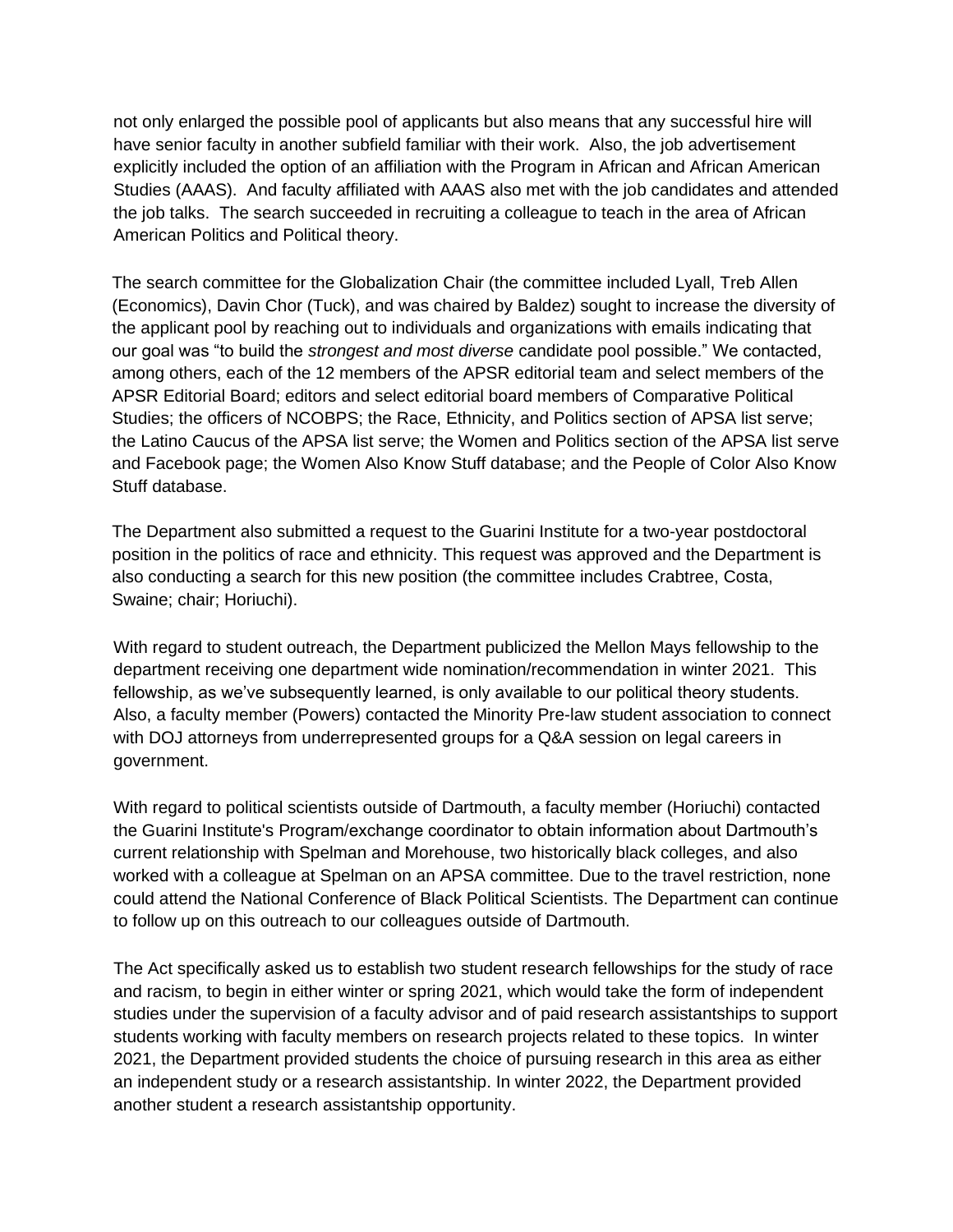Eleven students opted for research assistantships, (advised by Crabtree and Horiuchi) as RAs in "Research Fellowship on Race and Racism" during winter and spring 2021. Based on a systematic data collection on the post-violence statements (after the Atlanta Shooting and the killing of George Floyd) issued by the university presidents across more than 300 universities in the U.S., Crabtree and Horiuchi co-authored an article with the students and published in the Times Higher Education. Crabtree and Horiuchi continue to work with two of these students, aiming to publish a few scholarly articles based on the data they have collected.

In winter 2022, Horiuchi is working with three students to understand the fluidity of racial identity and partisanship in the context of the first anniversary of the January 6 Capitol Riot. This project is based on a GOVT10 group project during the fall term in 2021. Two of the students working on this project will receive credit for an independent research project under Horiuchi's supervision and another student will work as a part-time RA funded by the department.

The Rockefeller Center also funded two research assistantships with students from underrepresented groups on campus (advised by Barabas), one which led to a two-term UGAR scholarship award. The UGAR also funded a two-term research project on the history of Black students and faculty in the Department (advised by Clarke). The Department offered an independent study focused on researching Native American voices on the Dartmouth campus over time (supervised by Lind).

The Department can learn more about Dartmouth's Employee Resource Networks that support faculty and staff from underrepresented groups. Horiuchi has been a member of the leadership team for the Asia and Pacific Islander Caucus (APIC) and organized and participated in various events throughout the year.

And the Department remains steadfast that we will pause the conversation when someone's words evoke racist and/or sexist ideas, and we will address those comments appropriately.

### **3. We will offer additional courses that engage with these issues, and adjust existing courses to promote inclusion.**

After publishing the Vow to Act, the members of the Department have the following articles (published or forthcoming) on race and racism:

- "Racial Identity, Group Consciousness, and Attitudes: A Framework for Assessing Multiracial Self-Classification" (Westwood) -- published in the *American Journal of Political Science*.
- "Do Identity Frames Impact Support for Multiracial Candidates? The Case of Kamala Harris" (Crabtree and Horiuchi, with a former student) -- forthcoming at the *Journal of Experimental Political Science*.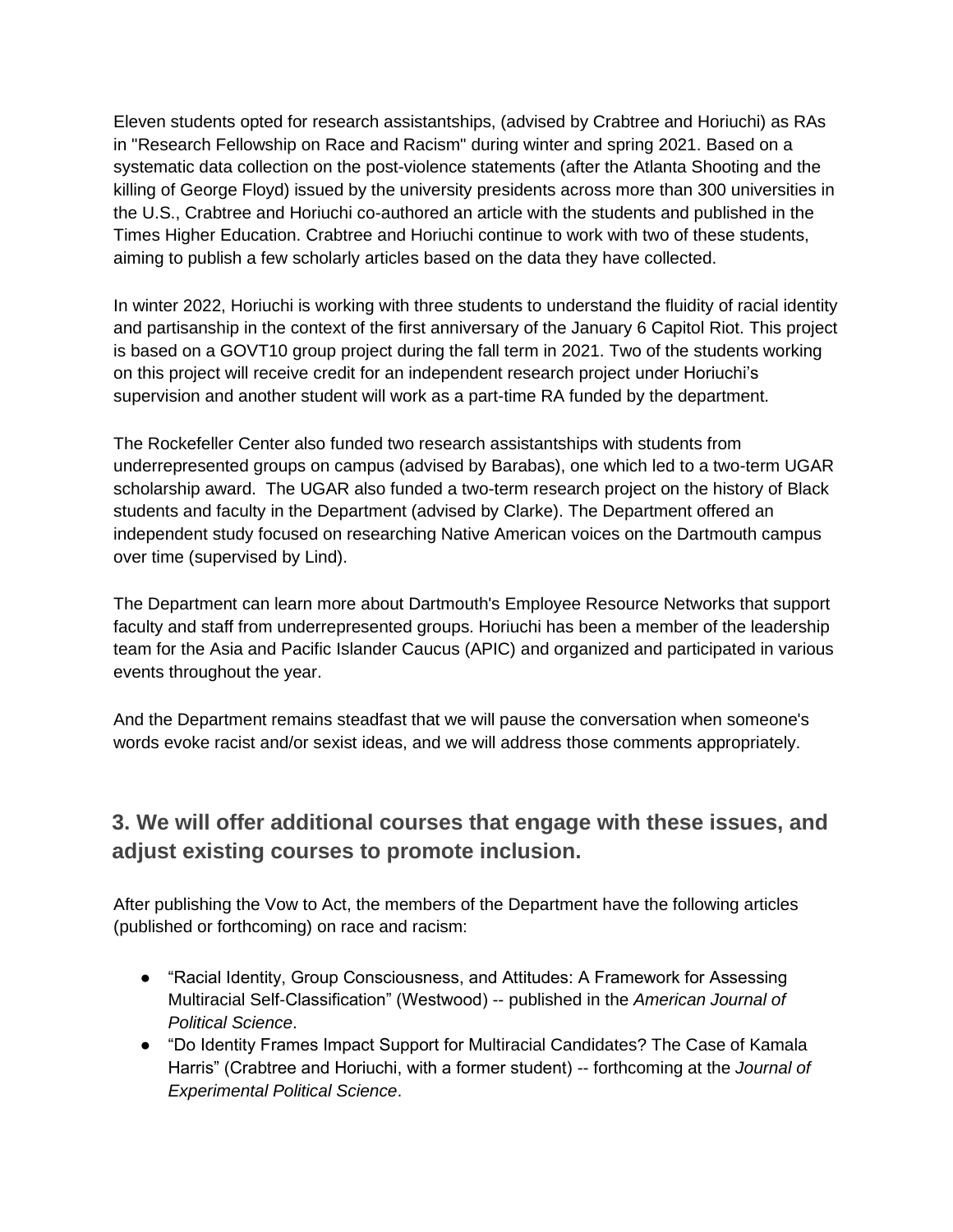- "Disfavor or Favor? Assessing the Valence of White Americans' Racial Attitudes (Horiuchi and Carey, with a former student) – forthcoming at the *Quarterly Journal of Political Science*.
- "Changing Votes, Changing Identities? Racial Fluidity and Vote Switching in the 2012– 2016 US Presidential Elections" (Lacy, with a former student) – published in *Public Opinion Quarterly*.
- "Are Americans Less Likely to Reply to Emails from Black People Relative to White People?'" (Crabtree) -- published in *Proceedings of the National Academy of Sciences*.
- "Patient Traits Shape Healthcare Providers' Choices on How to Best Allocate Life-Saving Care." -- forthcoming at *Nature Human Behavior*.
- "How Asians React to Discrimination Doesn't Depend on their Party Identification." -published in *Socius*.
- "Auditing Ethics: A Cost-Benefit Framework for Audit Studies." -- published in *Political Studies Review*.

The Department has developed the following new courses to advance these issues:

- "Race, Justice, and Law" in fall 2021 (Muirhead)
- "Soldier, Army, State, War," in winter 2021 that addresses questions of race, ethnicity and gender in the study of war (Lyall)
- "The Intellectual History of Racism," in spring 2021 (Clarke, co-taught with faculty from Middle Eastern Studies (funded by a DOF Innovative Course Award)).
- "Redistribution, Inequality, and Diversity" in winter 2022, has components addressing both racism and discrimination against immigrants (Ferwerda)
	- "Theories of Racial Capitalism," in winter 2022 (Pinheiro)

The Department offered 97 separate courses between Summer 2020 and Summer 2021, and revised the following 18 existing course sections to promote inclusion:

- "Recent Research in Social and Political Philosophy" added a racial justice component, making that addition explicit on the Registrar's website. (Muirhead)
- "Psychology and International Politics" and "Public Opinion and American Foreign Policy" added supplemental reading assignments related to race and racism in IR and foreign policy public opinion (Powers)

● "Data Visualization" added topics related to race and racism, including visualizing data on hate crime, mass shooting, etc. (Horiuchi)

● In "Politics of Japan," Horiuchi facilitated discussions about race, gender and immigration in Japan (Horiuchi)

● "International Politics" and "Violence and Security" added material on problems of commission and omission regarding race in the academic study of IR as well as studies that examine race, racism and racialized hierarchies in international politics (Wohlforth).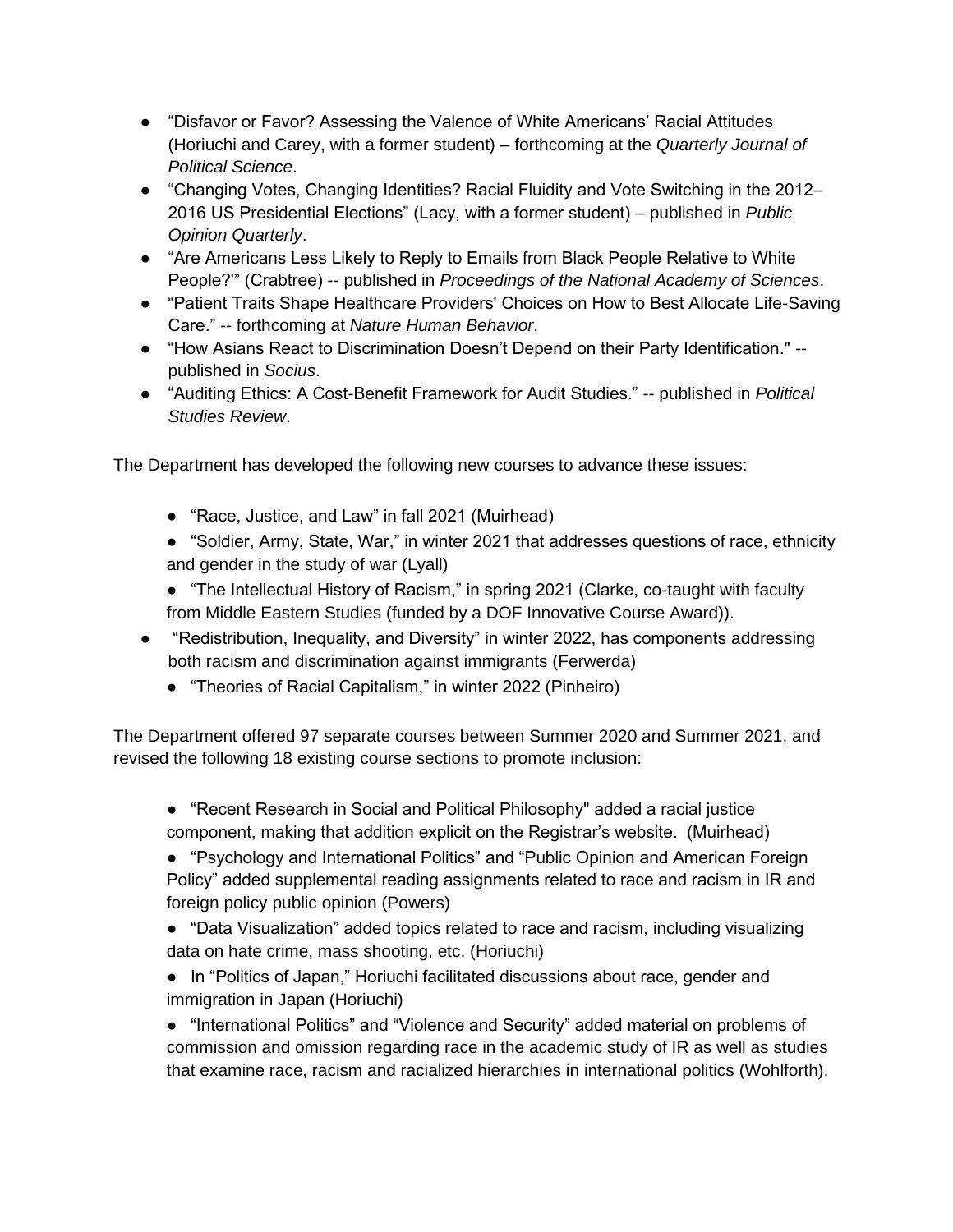● "Quantitative Political Analysis" added emphasis on topics related to race and ethnicity, encouraging students to pursue research projects in these areas, which in turn funded 2 surveys through Lucid that addressed issues related to Race, Ethnicity and Politics (Crabtree)

- "Resistance and Collaboration" added readings that highlight the role of race and racism in counterinsurgency and occupation policies (Miller)
- "International Politics" added discussions on the syllabus about race and gender in International Relations (Lind)
- "Public Policy and Politics" added readings on race and policing as well as the inclusion of works by diverse scholars on policy feedback effects, especially as they pertain to minorities and underrepresented groups in America (Barabas)● "The American Political System" and "American Political Behavior" added several modules and readings on race and racism and required students to watch videos of 5 speeches by Dr. Martin Luther King, Jr. for both courses (Lacy)
- "Ethics, Economics, and the Environment," "Justice and Work," and "Political Ideas" added and expanded course materials related to race, racism, and inequality (Rose)
- "Political Representation in the U.S." expanded sections and readings on race and inequality in political representation. (Costa) Lisa Baldez included components on race in every week of each of the two courses offered on the Washington DC Off-campus program for Spring 2021 (which was run virtually), Govt 94: American Social Movements Inside and Outside the State and Govt 95: Human Rights and Foreign Policy in the United States. The guest speakers for these two courses included prominent activists and scholars of race and politics in the United States, as well as others representing a diverse range of perspectives. The Ethics Institute, the Dickey Center, the Guarini Institute, and the Government Department provided funding for honoraria for these speakers.

Dartmouth faculty (Powers) attended a 2021 APSA session on structuring inclusion in political science departments and curricula. We will continue to consult resources available from the Dartmouth Center for the Advancement of Learning (DCAL), Student Accessibility Services (SAS), and the American Political Science Association (APSA) to structure our courses, syllabi, class meetings, and conversations in ways that invite engagement and foster inclusion.

The Registrar and Dean of Faculty have already identified classes and faculty related to research on race and racism in fall 2020. The Ethics Institute (directed by Bedi) has an ethics across the curriculum course guide with a category on "Racial Justice."

Although there was enthusiasm for a working research group on issues of race and ethnicity, there was less enthusiasm for doing so over Zoom. The Department can revisit this idea now that in person instruction has resumed.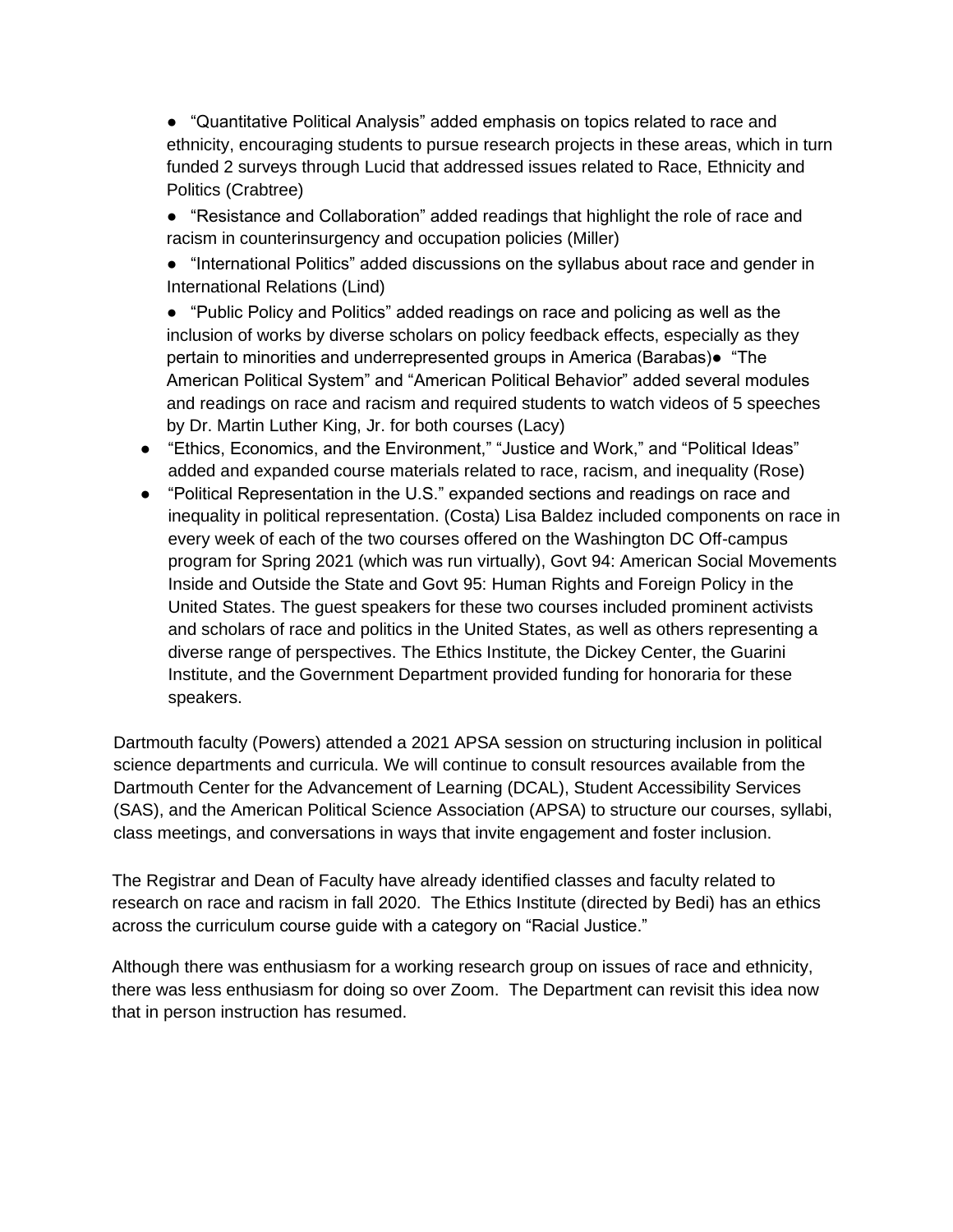### What We Must Do Better

Although the Government Department accomplished many concrete goals enumerated in the Vow to Act, we acknowledge that there are also things we must do better.

Notably, there was very little interest by members of the Department in contributing to this annual audit: when the Department Chair repeatedly emailed departmental faculty on September 17, 2021 asking for volunteers to serve on the Vow to Act Audit Committee, only two faculty responded. Although factors such as the COVID-19 pandemic contributed to the burden faculty faced at the beginning of the academic year, the Department will need to make greater efforts to maintain sustained attention to our commitment over the next four years. We have established clear procedures to ensure we produce our reports on a predictable timeline in the future.

Each year the Department chair will appoint a faculty committee with 3-4 members to review the Department's progress on the Vow to Act and produce an (internal) annual report. The report will cover the period from the beginning of the fall term through the end of the subsequent summer term. A draft report will be provided to the department no later than October 15. After candid deliberation and careful revision based on the feedback from other faculty members, the committee will finalize the annual report and the department will vote for its approval. Upon approval, in consultation with the committee, the department chair will publish an abridged version of the annual report (excluding private, personally identifying information) online on the department website no later than November 1.

The last report will be submitted and published in the fall of 2025, at which point the department will consider whether to renew and revise the Vow.

The Department has yet to explore ways to review student experiences in our courses beyond teaching evaluations. And the Department continues to encourage faculty to consult sources such as People of Color Also Know Stuff when inviting people to participate in our speaker series, organizing panels, and recommending colleagues for awards and leadership positions.

We will also make an effort to more systematically meet with and survey students to better understand their views on diversity within the department and the kinds of programming, policies and other changes they believe would make the Department more reflective of the diversity of our students and our nation. It is important to listen to the voices of all stakeholders, including our faculty members, the staff, and students. We will reach out to existing student groups working on issues of race, ethnicity, diversity and inclusion and social justice to determine if there are ways the government department can support their efforts. We will also encourage students to apply for the EE Just undergraduate fellowship program.

As the department acknowledges that we must do better if we hope to fulfil our commitment to diversity, equity and inclusion, we also call on the College to help us by living up to its own commitments. The College must be bolder in approving search requests, interviews and offers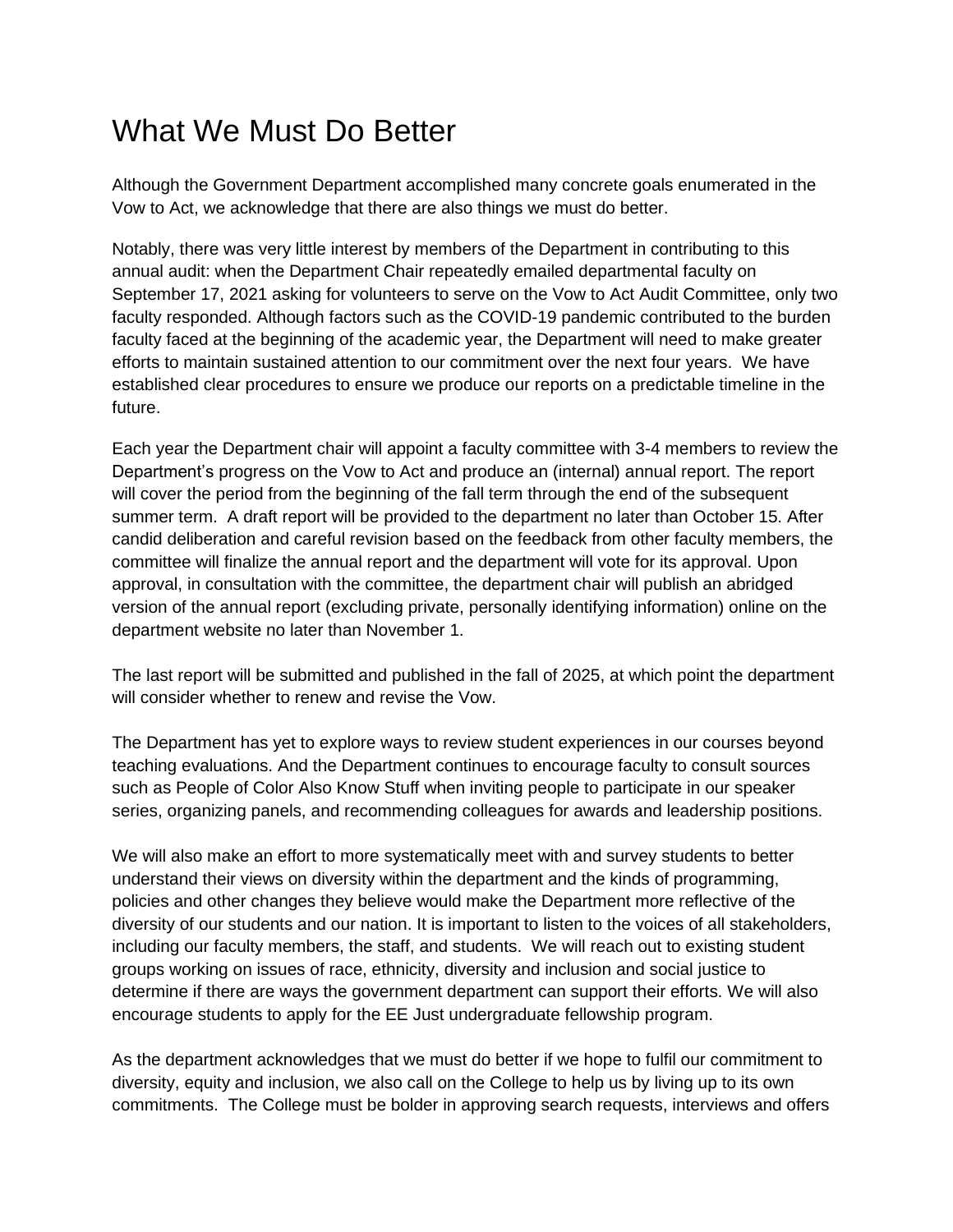– sometimes including simultaneous offers to excellent candidates – that would diversify the faculty. It must be more willing to devote resources to recruit diverse faculty, post-doctoral fellows, and to fund research related to race, identity and social justice. We can only succeed as a department with the full support of the College.

Our initial set of efforts during the first year focused on concrete and observable actions, including introducing new courses, organizing events, adding race-related content in our teaching materials, etc. We can report specific "outcomes" for these action items. But other essential components of diversity and inclusion outlined in the Vow to Act are harder to measure: We need to create diverse, equal, and inclusive environments, in which we – faculty members, staff, and students – can learn many perspectives through teaching, research, mentoring and other activities. With these efforts, we expect and hope to contribute to making better societies in the future.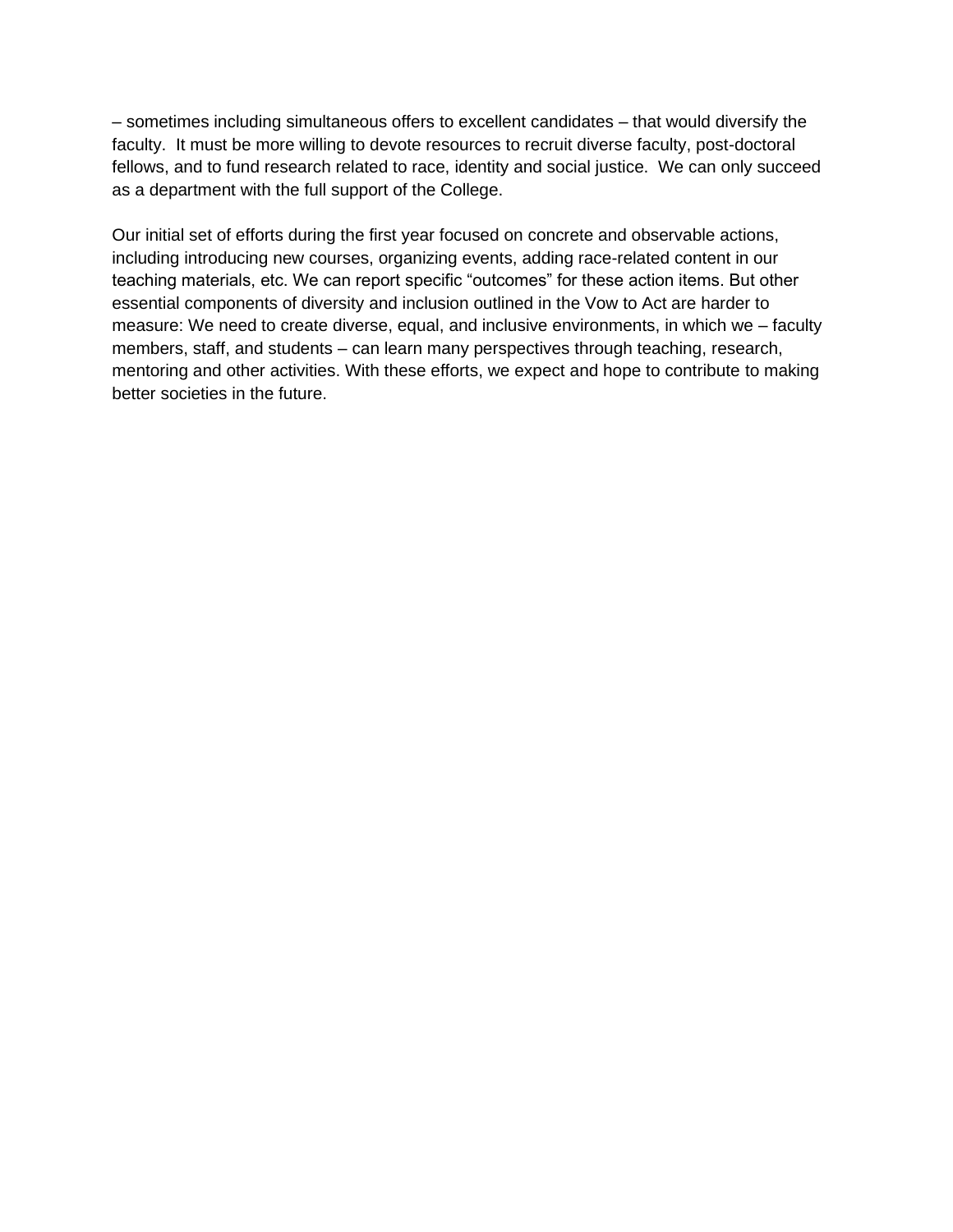# Appendix:

Department of Government Dartmouth College

The Department of Government joins our students, colleagues, and global community in the fight for racial justice. Political scientists have long examined the linkages between race, power, governance, and injustice, and faculty in the department are dedicated to advancing research in these areas. We recognize that we, as a profession and as a predominantly white department, need to do more to create an environment where everyone can thrive. The Department of Government is committed to building a welcoming environment in which we can learn together about race and racism. We vow to undertake measures to change our own behavior, to ensure that we provide opportunities to study race and racism in our curriculum, and to provide intellectual resources that expand opportunities to learn about the extent to which racism structures the political world. To that end, we commit to the following:

- 1. We will create new opportunities to listen to, and learn from, our students and colleagues.
- 2. We will deepen our commitment to diversity and inclusion within the department.
- 3. We will offer additional courses that engage with these issues, and adjust existing courses to promote inclusion.
- 4. We will hold ourselves accountable by setting deadlines and publicly reporting on our progress.

### **Specific Commitments**

The Government Department makes the following commitments to our students, colleagues, and staff:

### **1. We will create new opportunities to listen to, and learn from, our students and colleagues.**

● In the 2020-2021 academic year, we will convene three faculty moderated conversations with Dartmouth students and alumni about their personal experiences with racial injustice and efforts to promote justice. We hope to use these conversations as a starting point for increasing communication about race and racism.

○ Fall: "Protesting for Racial Justice: Dartmouth Students on the Front Lines" ○ Winter: "Learning About Racial Justice: Students and Faculty Discuss the Classroom Experience"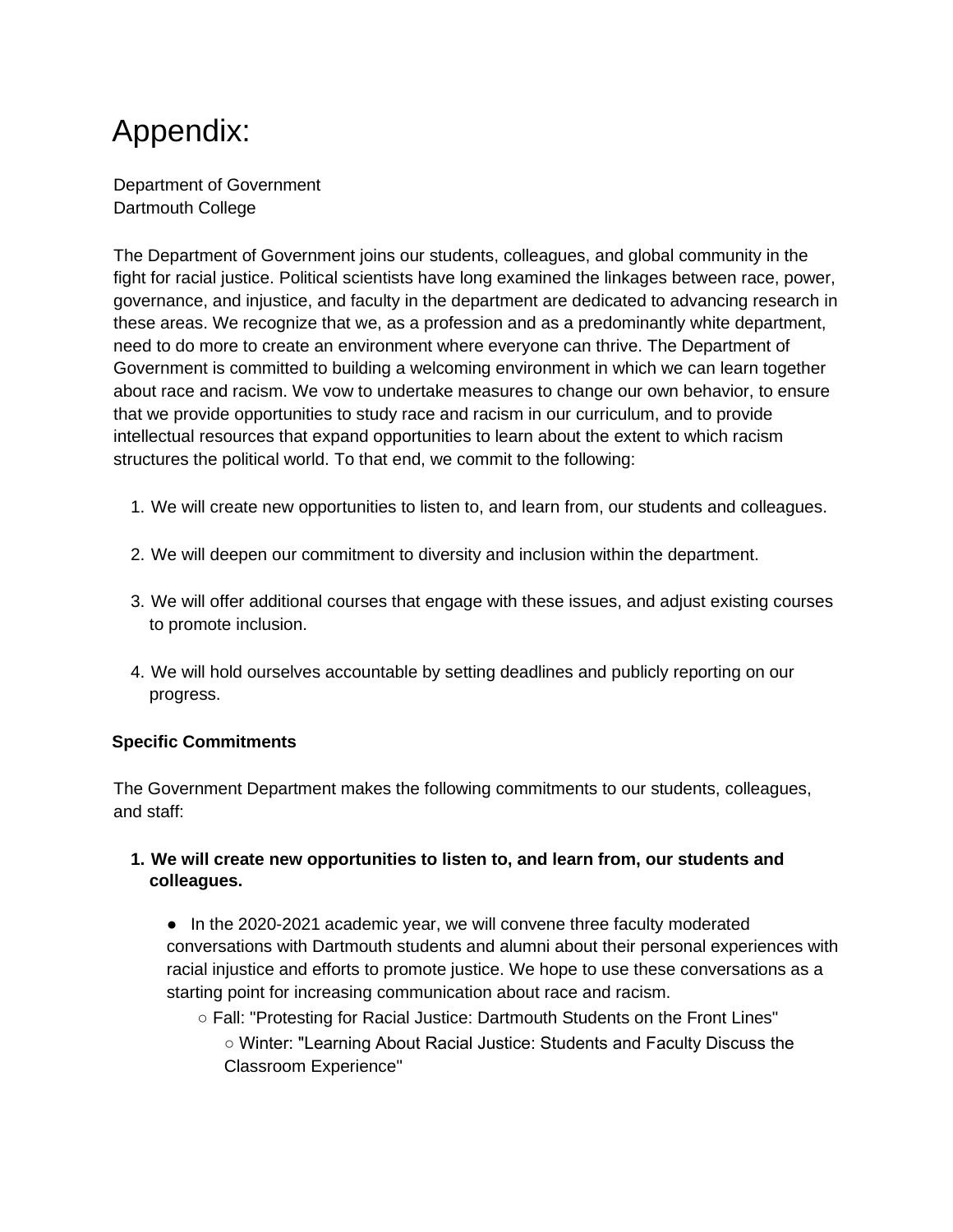○ Spring: "Working for Racial Justice: Government Department Alumni Talk about Careers in Social Justice"

- We will explore ways to review student experiences in the Government Department beyond teaching evaluations.
- We will engage other departments and programs in public conversations about race and racism.

● We will encourage faculty to consult sources such as People of Color Also Know Stuff when inviting people to participate in our speaker series, organizing panels, and recommending colleagues for awards and leadership positions.

### **2. We will deepen our commitment to diversity and inclusion within the department.**

● We will review our hiring practices and redouble our efforts to diversify the faculty. We will continue to discuss how we can build a more diverse applicant pool and promote faculty diversity.

● We will nominate students for the Mellon Mays Undergraduate Program, the Ralph Bunche Summer Institute, and the Society for Political Methodology's Undergraduate Initiative in Political Methodology.

● Every fall, we will contact student organizations, especially those representing underrepresented groups, with an offer to send a member of the Government Department to their meetings. Our goal in these meetings will be to learn more about student concerns and to explore possible connections with the Government Department and with student programs linked to the department.

- We will learn more about Dartmouth's Employee Resource Networks that support faculty and staff from underrepresented groups.
- We will pause the conversation when someone's words evoke racist and/or sexist ideas, and we will address those comments appropriately.
- We will establish two student research fellowships for the study of race and racism. These fellowships, which will begin in either Winter or Spring 2021, will take the form of independent studies under the supervision of a faculty adviser.
- We will create paid research assistantships to support students working with faculty members on research projects related to race and racism.

● We will strengthen Dartmouth's exchange programs with Spelman College and Morehouse College by inviting researchers from these institutions to give talks here and offering to give research talks at these institutions, as well as other Historically Black Colleges and Universities.

● We will attend receptions for underrepresented minorities at professional conferences and send at least one faculty member to the National Conference of Black Political Scientists to learn from black political scientists and build professional networks.

### **3. We will offer additional courses that engage with these issues, and adjust existing courses to promote inclusion.**